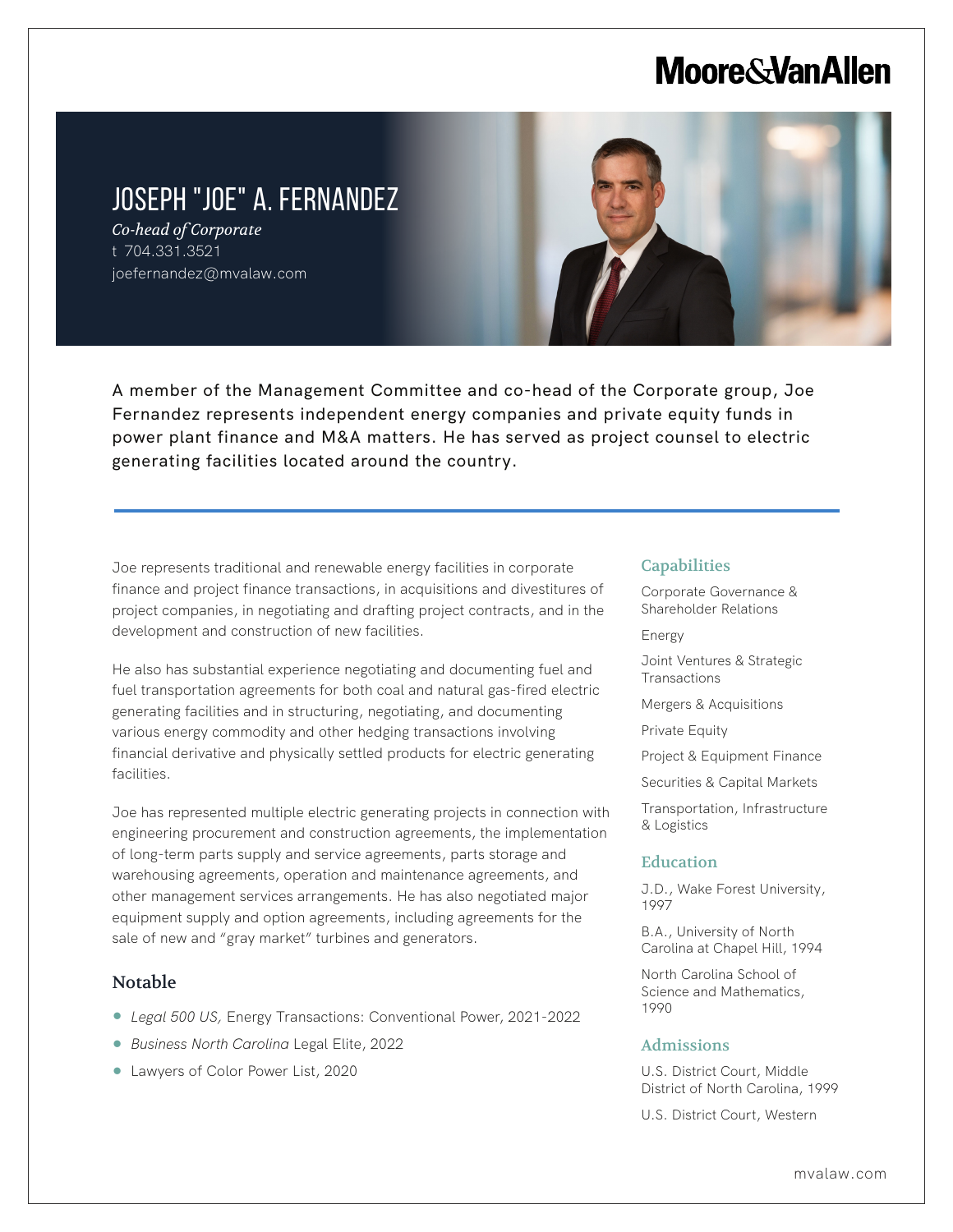# **Moore&VanAllen**

### Joseph "Joe" A. Fernandez

- *IFLR1000*, 2019
- *Charlotte Business Journal* "40 Under 40" winner, 2012
- *North Carolina Super Lawyers* Rising Stars, 2010-2012
- Fellow of the American Bar Foundation
- Graduate, Charlotte Chamber Leadership School
- Graduate, Leading the Way program, United Way of the Central Carolinas, Inc.
- Board Member and Secretary, Junior Achievement of Central Carolinas, Inc.

### Affiliations

- American Bar Association: Business Law Section
- North Carolina Bar Association: Business Law Section

### Representative Experience

- Represented the Ares Infrastructure and Power group of Ares Management Corp. in connection with the acquisition of a portfolio of utility-scale battery storage projects under development by Dimension Renewable Energy in New York with the potential size of up to 300MW
- Represented CS Energy in connection with the sale of Ben Moreell Solar Farm, LLC, the owner and developer of a 28MW solar project then under development on NWS Earle in Tinton Falls, New Jersey, at the notice to proceed stage
- Represented Heelstone Renewable Energy in connection with the sale of the Agate Bay solar farm, a 12MW solar project under development in Jackson County, Oregon, to Soltage, LLC
- Represented Ares EIF Management, LLC in connection with the sale of Brooklyn Navy Yard Cogeneration Partners, L.P., the owner of a 286MW steam and electricity generating station located in New York City, to an investment fund managed by Axium Infrastructure
- Represented Calypso Energy Holdings, LLC in connection with the sale of the 330MW Indiantown Cogeneration facility in Indiantown, Florida to Florida Power & Light Company for \$451 million (including existing debt)
- Represented Cogentrix Energy, LLC in the acquisition of Sunray Energy, Inc., the owner and operator of facilities formerly known as Solar Energy Generation Systems I and II (SEGS I and SEGS II), which were the first two utility-scale solar trough plants built in the world

District of North Carolina, 1999 North Carolina, 1997

U.S. District Court, Eastern

District of North Carolina, 1997